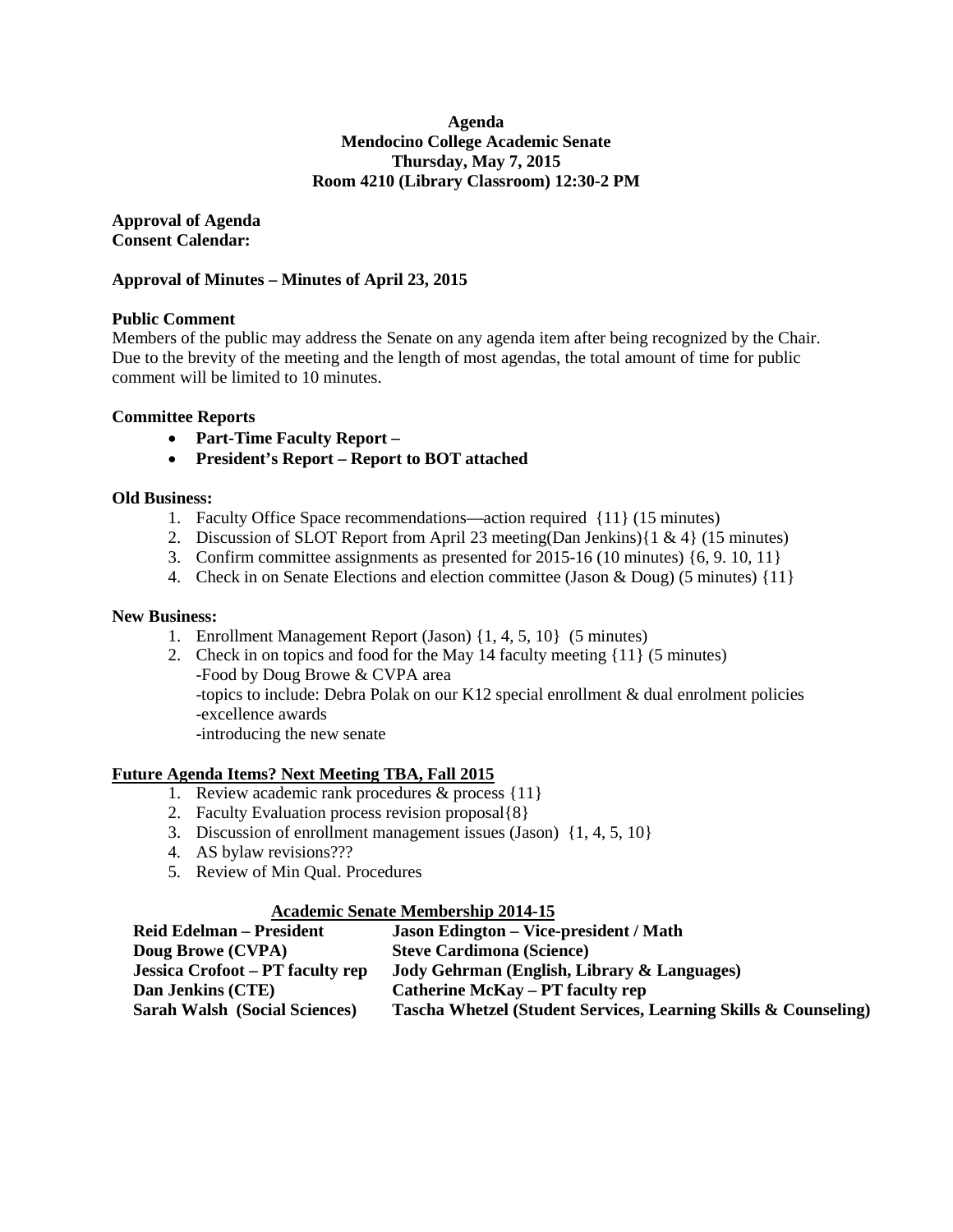## MINUTES Mendocino College Academic Senate Thursday, April 23, 2015 12:30 – 2:00 p.m., Room 4210

| Call to Order         | Reid Edelman called the meeting to order at: 12:30 p.m.                                                                                                                                                                                                                                                                                                                              |  |  |  |
|-----------------------|--------------------------------------------------------------------------------------------------------------------------------------------------------------------------------------------------------------------------------------------------------------------------------------------------------------------------------------------------------------------------------------|--|--|--|
| Present               | Dan Jenkins, Tascha Whetzel, Sarah Walsh, Steve Cardimona,<br>Doug Browe, Reid Edelman, Jason Edington, Jody Gehrman,<br>Catherine McKay, and Jessica Crofoot.                                                                                                                                                                                                                       |  |  |  |
| Guests                | Dean Debra Polak, Alan West, Debra White and Aeron Ives                                                                                                                                                                                                                                                                                                                              |  |  |  |
| Agenda Approval       | M/S/C (Jenkins/Cardimona) to approve the Agenda and the Consent<br>Calendar of April 23, 2015 with the following changes. Move $#4 - 2^{nd}$<br>reading of resolution on fair accreditation to #3 within New Business.<br>Move #2 under the Consent Calendar regarding the ASCCC Leadership<br>College to New Business.                                                              |  |  |  |
| Consent Calendar      | Approve equivalency committee for Nursing: Virginia Guleff, Barbara<br>French, Fran Laughton and Reid Edelman.                                                                                                                                                                                                                                                                       |  |  |  |
| Minutes Approval      | M/S/C (Gehrman/Cardimona) to approve the Minutes of April 16, 2015.<br>Crofoot and Jenkins abstained due to absence.                                                                                                                                                                                                                                                                 |  |  |  |
| <b>Public Comment</b> | West appreciates the assistance with the Bookstore requisition process.<br>He is, however, unhappy with the lack of efficiency in the process. He is<br>willing to assist with developing a form to transmit requisitions more<br>efficiently, if still working on this process. He mentioned that there is also<br>an issue with the number of textbooks available for student use. |  |  |  |
|                       | Browe mentioned the opening of the Student Art Show, to be held April<br>23 – May 14, 2015. 79 students are participating, showing a total of 111<br>artworks ranging from Photography, Textiles, painting, drawing, ceramics<br>and sculpture. The Gallery is open from 12:30 to 3:30, Tuesday -<br>Thursday for viewing.                                                           |  |  |  |
|                       | <b>Committee Reports</b> Part-Time Faculty Report<br>A meeting has been scheduled for May 6, for mediation.                                                                                                                                                                                                                                                                          |  |  |  |
|                       | <b>President's Report</b><br>Edelman provided a written report in which the following information was<br>included: Notes from the State Academic Senate Plenary Session (4/9-11)<br>and PBC Meeting $(4/14)$ .                                                                                                                                                                       |  |  |  |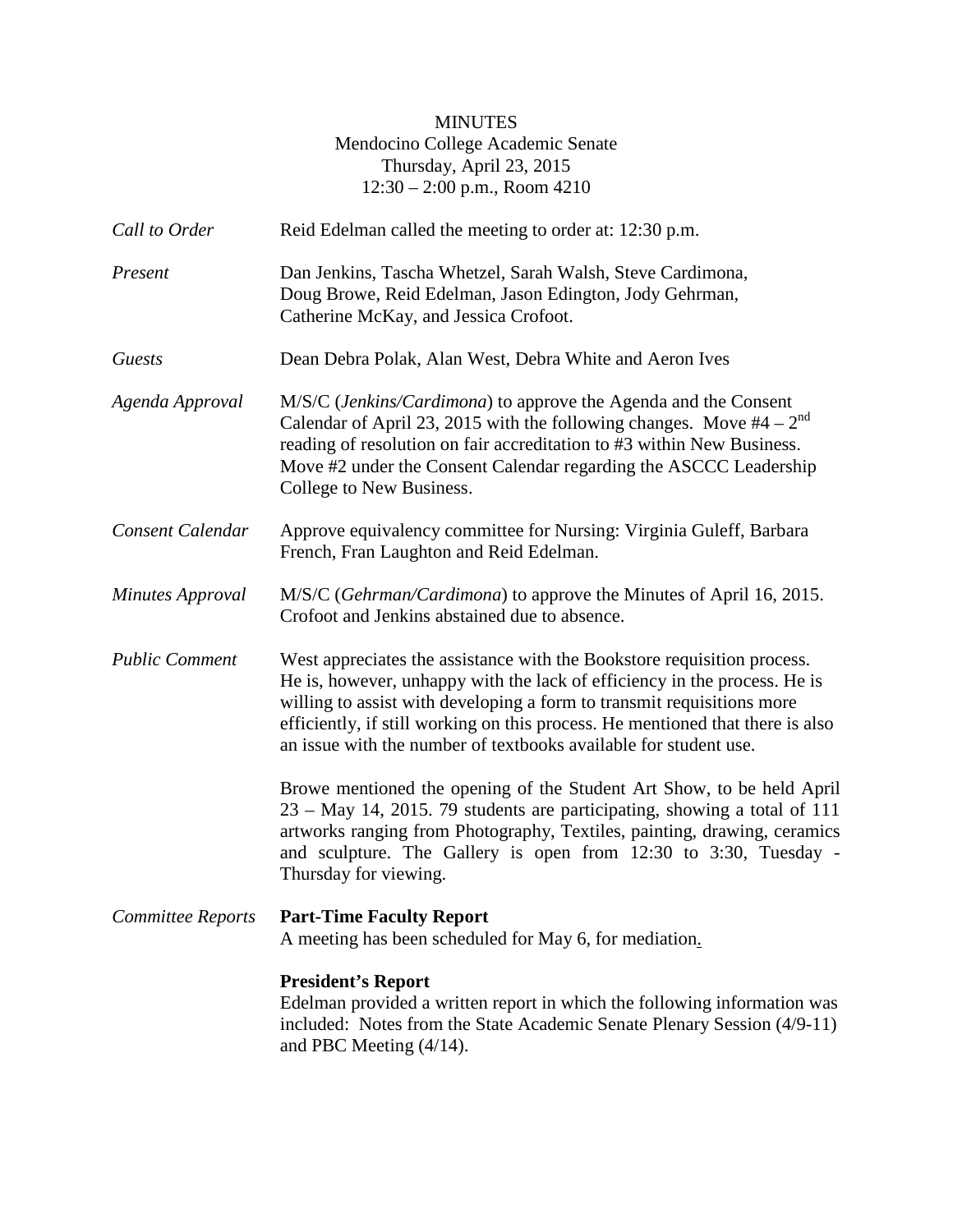Edelman mentioned the equivalency process. The review of Math Department applicants went very well. There are some areas that need to be revised.

## **SLOT Report**

ACCJC Annual Report was completed. An evaluation of SLO assessments was also completed. An overall improvement in the quality of assessments was noted, and most assessors believe outcomes are being achieved without the need for modifications. The most significant theme identified was a lack of connection between current assessments with previous assessments (especially in regards to results of identified modifications needed). It was determined that this could be addressed with a modification to the Program Review procedure.

Faculty completing Program Review Part II this year were informed of the need to complete PSLO assessments. Documents to assist in the PSLO assessments were created and uploaded to the portal.

Program Review screens were evaluated and modifications were suggested – to include PSLOs and SAOs in PR Part II; and to include an opportunity for outcome assessors to comment on the results of recommendations from previous assessments. This will provide much needed information on how assessments are affecting institutional decision-making.

## *Old Business* **Check-In Online Management System**

McKay mentioned that Foothill/DeAnza College has converted to the Canvass software program.

Edington mentioned that a meeting will take place during the fall semester for further discussion. ETUDES has provided a lengthy document regarding the differences between the ETUDES and Canvass software programs.

#### **Confirm Staffing of Committees -**

Curriculum EAP Enrollment Management Committee Staffing Committee SLOT Basic Skills Distance Education Student Equity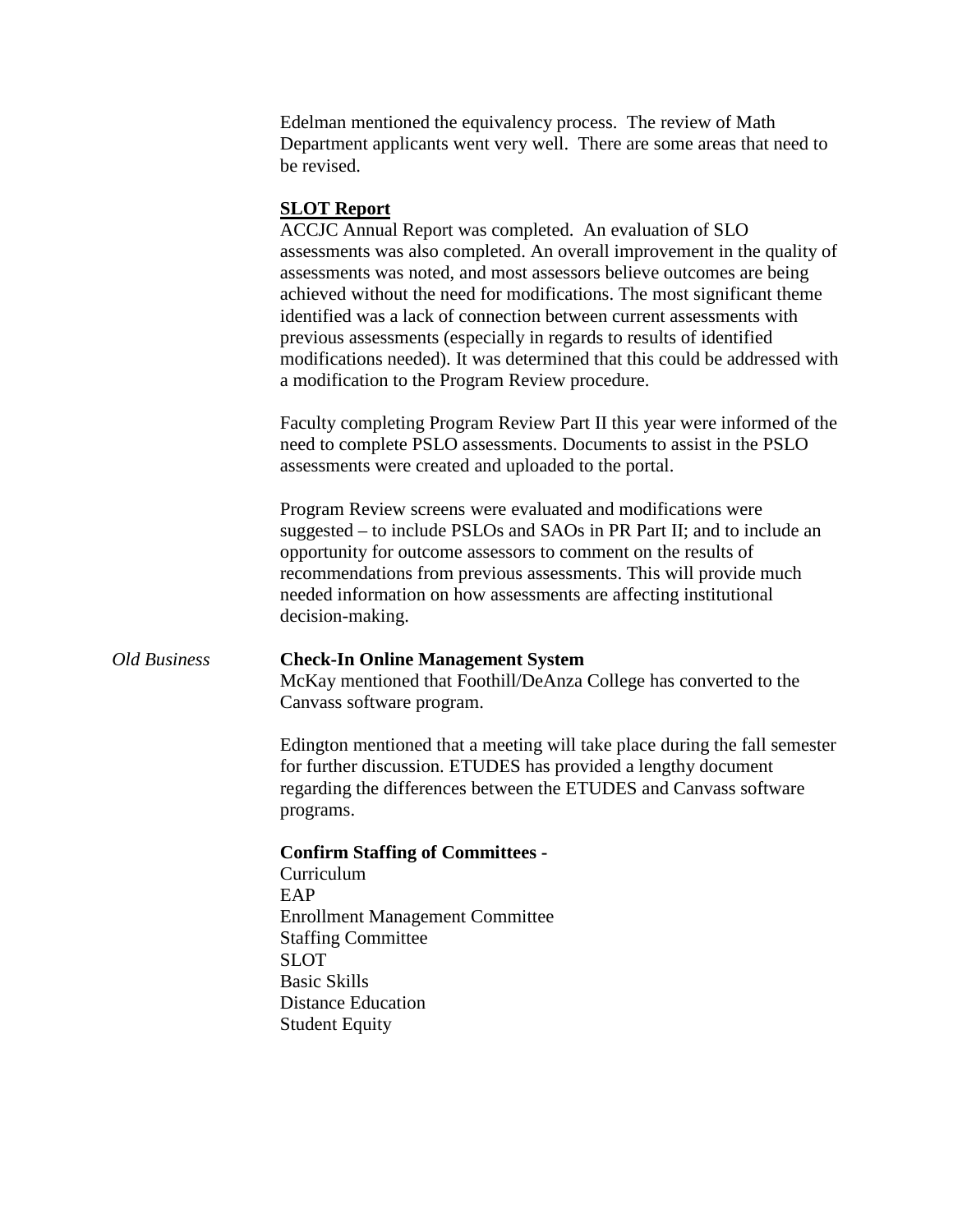|                     | The Academic Senate authorized Reid Edelman to work with Committee<br>chairs on final recommendations for staffing of these committees.<br>Edelman will report back at the next meeting with a final set of<br>recommendations for staffing and terms.<br><b>Senate Elections and Election Committee</b><br>Edelman will send an e-mail regarding the election dates and times.<br>The ballot includes three nominees:<br>Conan McKay (Social Sciences)<br>Vivian Varela (Social Sciences) and<br>Tascha Whetzel (Student Services, Learning Skills & Counseling /<br>Incumbent)<br>Edington and Browe will assist with the ballot count process.                                                                                                                                                                |  |
|---------------------|------------------------------------------------------------------------------------------------------------------------------------------------------------------------------------------------------------------------------------------------------------------------------------------------------------------------------------------------------------------------------------------------------------------------------------------------------------------------------------------------------------------------------------------------------------------------------------------------------------------------------------------------------------------------------------------------------------------------------------------------------------------------------------------------------------------|--|
| <b>New Business</b> | <b>Dual Enrollment Courses</b><br>Edelman provided information regarding Dual Enrollment in the<br>Presidents Report of April 23, from the statewide plenary session.<br>Polak mentioned that classes occur at the area high schools. Sometimes<br>there is a welding class offered in the evening at Ukiah High School; An<br>Art class at Willits high school; A Life guard class at the Willits High<br>School. Also, Transition to College classes are being offered. These<br>classes are offered to a targeted population and are open enrollment.<br>Classes taught during the regular school day, referred to as, dual<br>enrollment, can be taught by college and qualified high school faculty.<br>Any time a Mendocino College class occurs at a high school campus the<br>enrollment has to be open. |  |
|                     | A College Success class is being offered at Fort Bragg High School. As<br>well as a career development, career choices, setting goals class where<br>students receive college credit. These classes are being taught by the<br>counselors at Fort Bragg High School.<br>Edelman mentioned that a resolution was passed to expand dual<br>enrollment and is supported by faculty at the statewide level.                                                                                                                                                                                                                                                                                                                                                                                                          |  |
|                     | Polak mentioned that Jennifer Riddell, Doug Boswell, Jim Xerogeanes,<br>Bob Bartow came to Willits High School to discuss what classes would<br>and would not work at those sites. Polak mentioned that she tries to<br>involve those that may be concerned depending on the situation and<br>classes offered.                                                                                                                                                                                                                                                                                                                                                                                                                                                                                                   |  |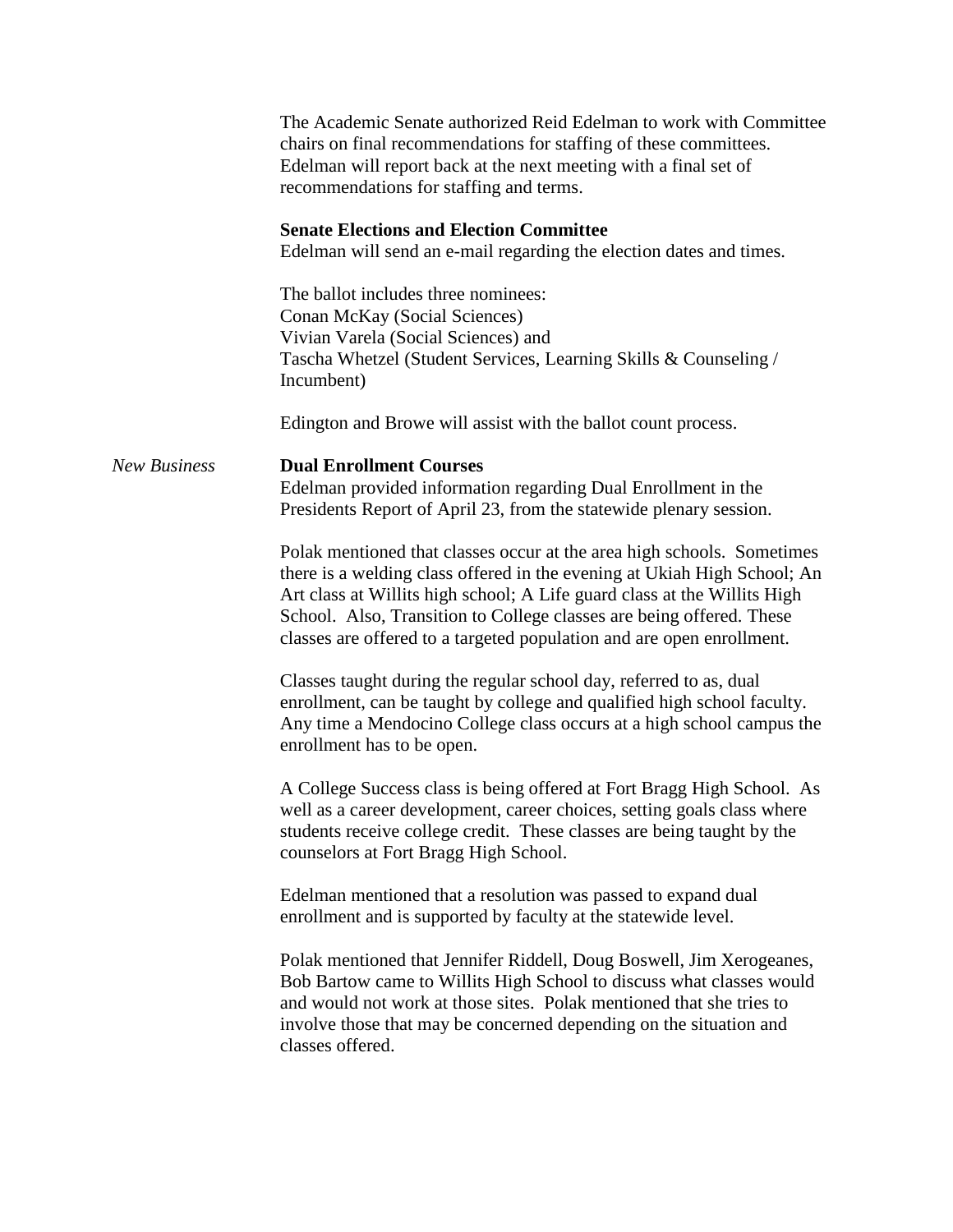CTE dual enrollment is new. The College is in the process of developing relationships with area high schools and class offerings.

Edelman mentioned that there are faculty concerns about this concept.

Whetzel suggested that dual enrollment be discussed at the next faculty meeting.

Jenkins mentioned possible behavioral issues. The expectations are different for college classes. There will be a different approach on how to handle particular situations.

Edington suggested that we be clear about the standards and the difference in teaching high school students.

#### **Office Space Committee**

REQUEST #1--- USE OF OFFICE 9180 FOR THE REPLACMENT MATH INSTRUCTOR

It is logical to use office #9180 for the new/replacement math instructor. The faculty office committee recommends that this request be approved.

#### REQUEST #2---USE OF OFFICE 9179 BY ADJUCT MATH FACULTY

The faculty office committee recommends that this request be approved and expanded. We recommend that adjunct office #9179 not only be available for science and math part-time instructors but also be available to other departments occupying the science building. These additional departments would include Political Science, History, CDV and Psychology. Adjuncts from these departments wanting to use the office would send their request to the chair of the faculty office committee. Upon approval, the faculty office committee would advise the instruction office about the request. The instruction office would then send a key request to facilities. When the keys are produced they would be sent to the instruction office for distribution to the part-time faculty.

## REQUEST #3--- USE OF ADJUNCT OFFICE SPACE BY FULL-TIME INSTRUCTORS FOR MEETINGS

The faculty office committee did not reach an agreement on this issue. The faculty office committee recommends that the academic senate discuss and take action on this issue. It is our opinion that this is a larger, campuswide issue that should be discussed by the entire Academic Senate. The question for me is how, as full-time faculty members, do we want to treat our adjunct faculty as it concerns their office space. I think that adjunct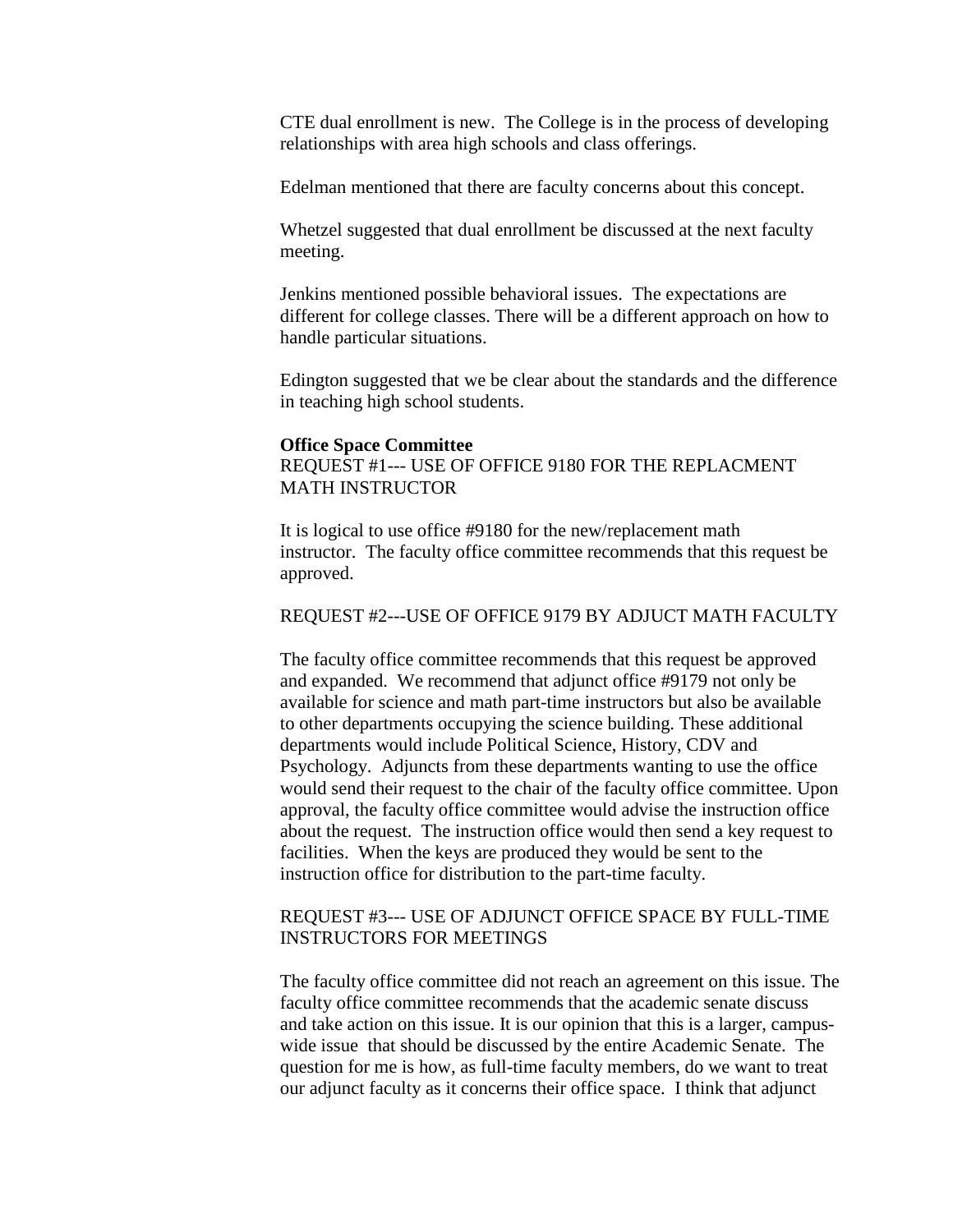offices should only be used by part-time faculty. All members of the office committee did not agree with this idea so we are sending the request on to you. Please let us know when this third issue will be discussed by the senate.

West stated - How do we want to treat our adjunct faculty? Should this space be used for adjunct faculty only?

Catherine Mckay thanked Alan West for his assistance with the office request process.

Jenkins asked, if multiple adjuncts are using the space, is there was scheduling of the room? Are there known times when the space is not utilitized?

Alan mentioned that some adjunct faculty will have office hours and post their times of use.

White mentioned that this space has not been utilized this past year. The Math instructors would like to use the space because of its location.

Ives mentioned this is the only area near faculty offices. Staff meetings are currently held in Room 700 with no computer use.

West mentioned that this situation is not only a Science building issue. He suggested that the Senate look at other areas that are used by adjunct faculty. He mentioned that during college hour there are a lot of open classrooms for meetings to be held.

Edington mentioned the need for information from his office when meeting across campus. He would appreciate a meeting space closer to the Math faculty offices.

Crofoot mentioned the need for a designated adjunct faculty space.

M/S/C (*Cardimona/Browe*) to agree with Request #1 and #2, not with Request #3 because faculty office space should continue to be separate. Agree to further discussion of Request #3.

Edington, McKay and Crofoot opposed. Edington mentioned that he was voting as directed by his constituent group.

M/S/C (*Browe/Whetzel*) move to withdraw the prior motion.

M/S/C (*Jenkins/Edington*) to approve Request #1 and table Request #2 and #3 for further discussion at the next Senate meeting.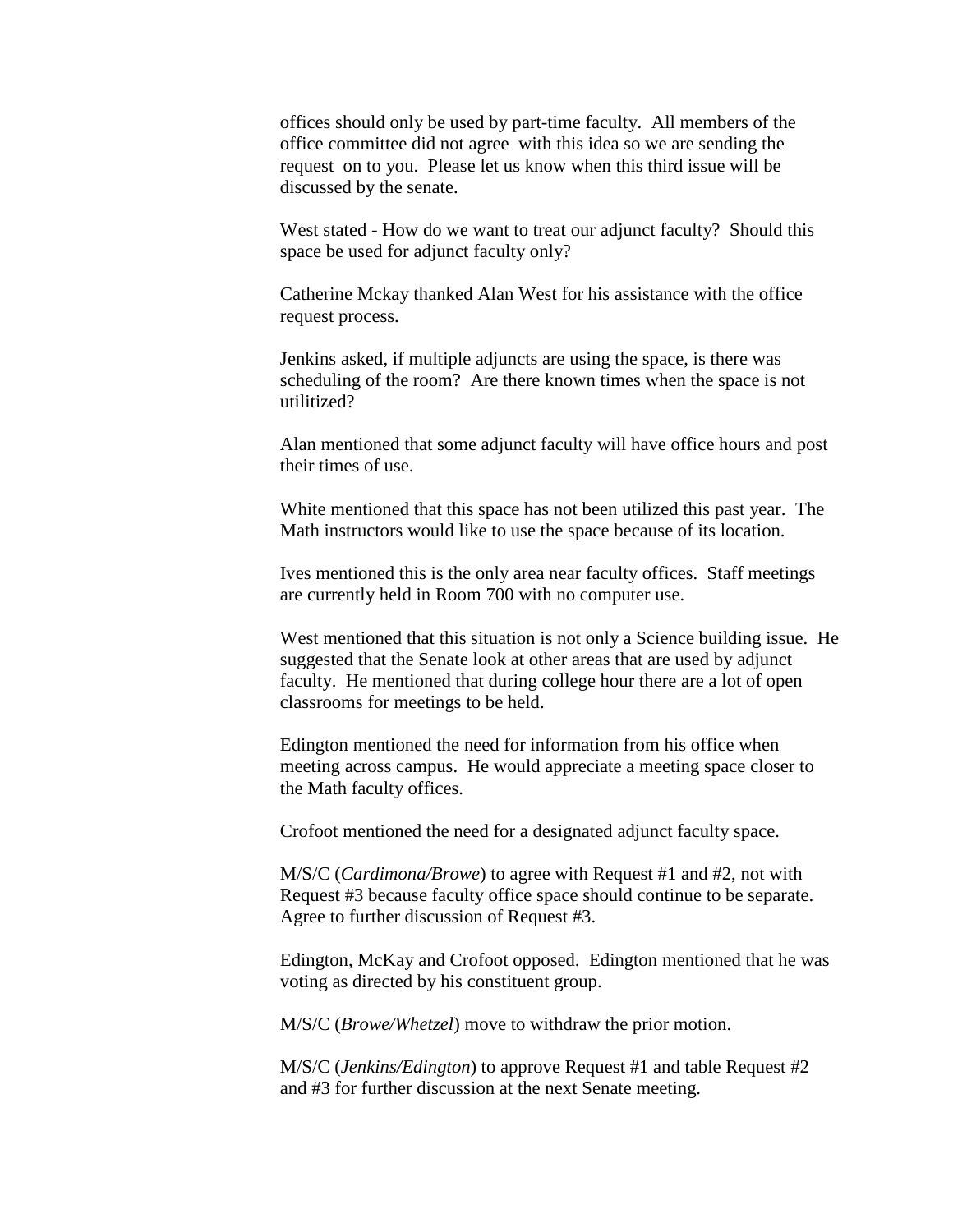Edington mentioned the need for more input from faculty regarding this issue. There may be issues with contracts. The designated office space may need to be for all adjunct faculty and not just the adjunct faculty within the Science building.

## **2nd Reading of Resolution – Fair Accreditation**

Crofoot read the Resolution. M/S/C (*Browe/Jenkins*) to approve the Resolution

## **Check-In – Faculty Meeting (April 30th)**

Lunch will be provided by CTE Agenda items will include:

- Brief updates on committee assignments, equivalency committees and events
- Update & faculty input on Dual Enrollment at Mendocino College
- SLO Assessment presentation by John Koetzner
- Input on issue regarding adjunct office space

#### **ASCCC Leadership College (Consent Calendar Cont.)**

Edington mentioned that he is involved at the State level. Conan McKay has been involved at various plenary meetings, the State task force and is running again this year to be a Senate member.

Jenkins asked if there were other faculty "at large" interested in attending the Leadership Conference. How is Conan going to add to the leadership at the college? How is he addressing the concerns and taking concerns from the Senate and representing us? If in leadership role, he will need a manner in which to report back information.

Edington agreed that the Leadership College information should be provided to all faculty. He does feel that Conan would be a good candidate. He was voted onto two statewide committees and has been asked to represent a third committee. Edington also mention that there is larger role needed from CTE.

Browe asked that he report back to the senate based on his connections and information received.

M/S/C (*Jenkins/Browe*) to approve to sending both Edington and McKay for nomination to the Leadership College pending funding.

Catherine McKay and Jason Edington abstained.

UPDATE: following the meeting, it was discovered that each college may be limited to nominating only one faculty member to the Leadership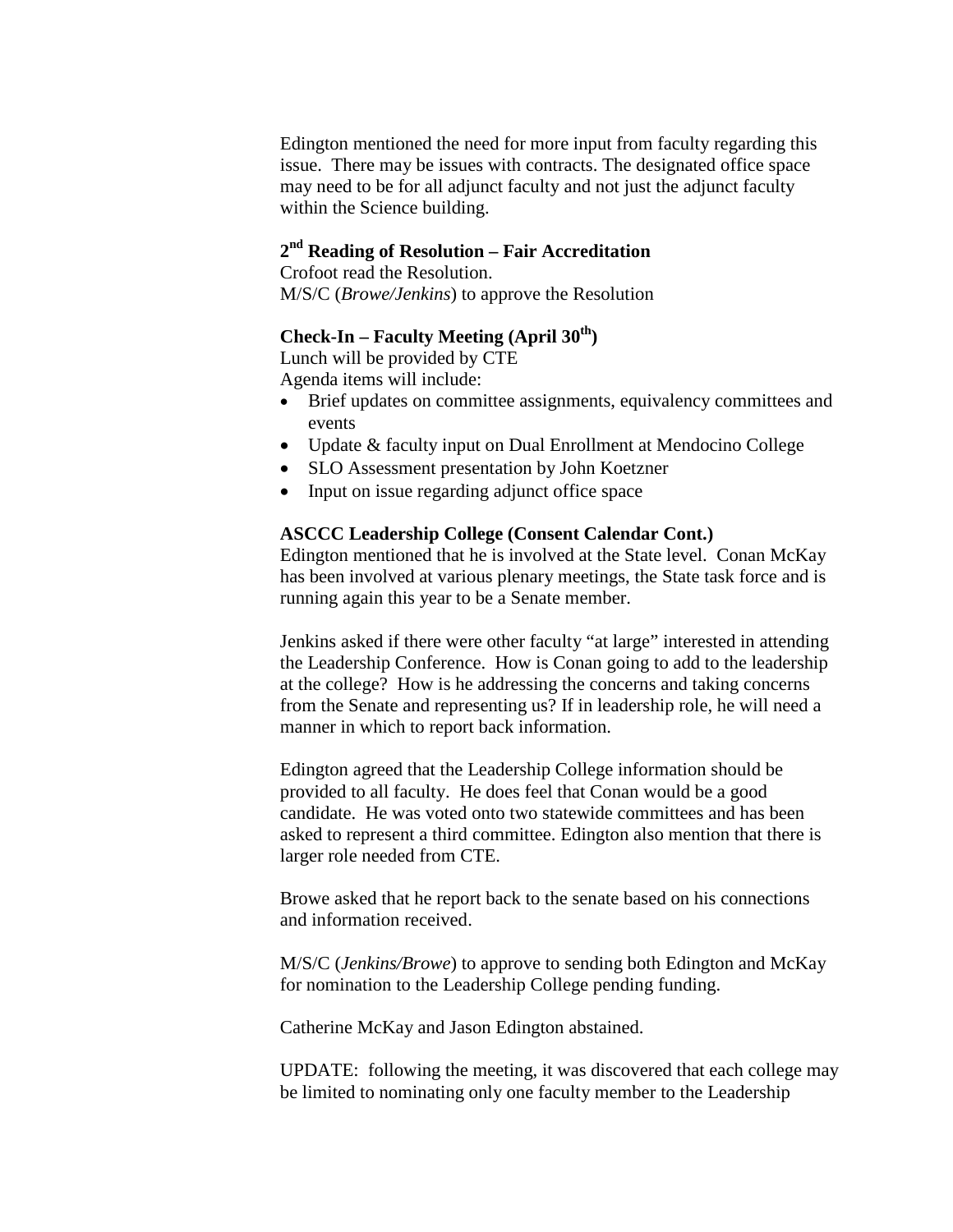College. If this is indeed correct, President Edelman suggests nominating Jason Edington given his role as current senate VP.

**Report – Statewide Academic Senate Plenary Session** A full report is provided in the President's Report for April 23, 2015

| <i>Future Agenda</i><br>Items | <b>Review Academic Rank Procedures &amp; Process</b><br><b>Faculty Evaluation Process - Proposal</b><br><b>Discuss Enrollment Management Issues</b> |  |  |
|-------------------------------|-----------------------------------------------------------------------------------------------------------------------------------------------------|--|--|
| <b>Next Meeting</b>           | Thursday, May $7, 2015$                                                                                                                             |  |  |

*Adjournment* The meeting adjourned at 2:05 p.m.

# **Academic Senate Membership 2014-2015**

Steve Cardimona - Science Jason Edington – Vice President Catherine McKay – Part-Time Faculty<br>Doug Browe – CVPA Dan Jenkins - CTE Doug Browe – CVPA Jessica Crofoot – Part-Time Faculty Sarah Walsh – Social Sciences Jody Gehrman – English, Library & Languages Tascha Whetzel – Student Services, Learning Skills & Counseling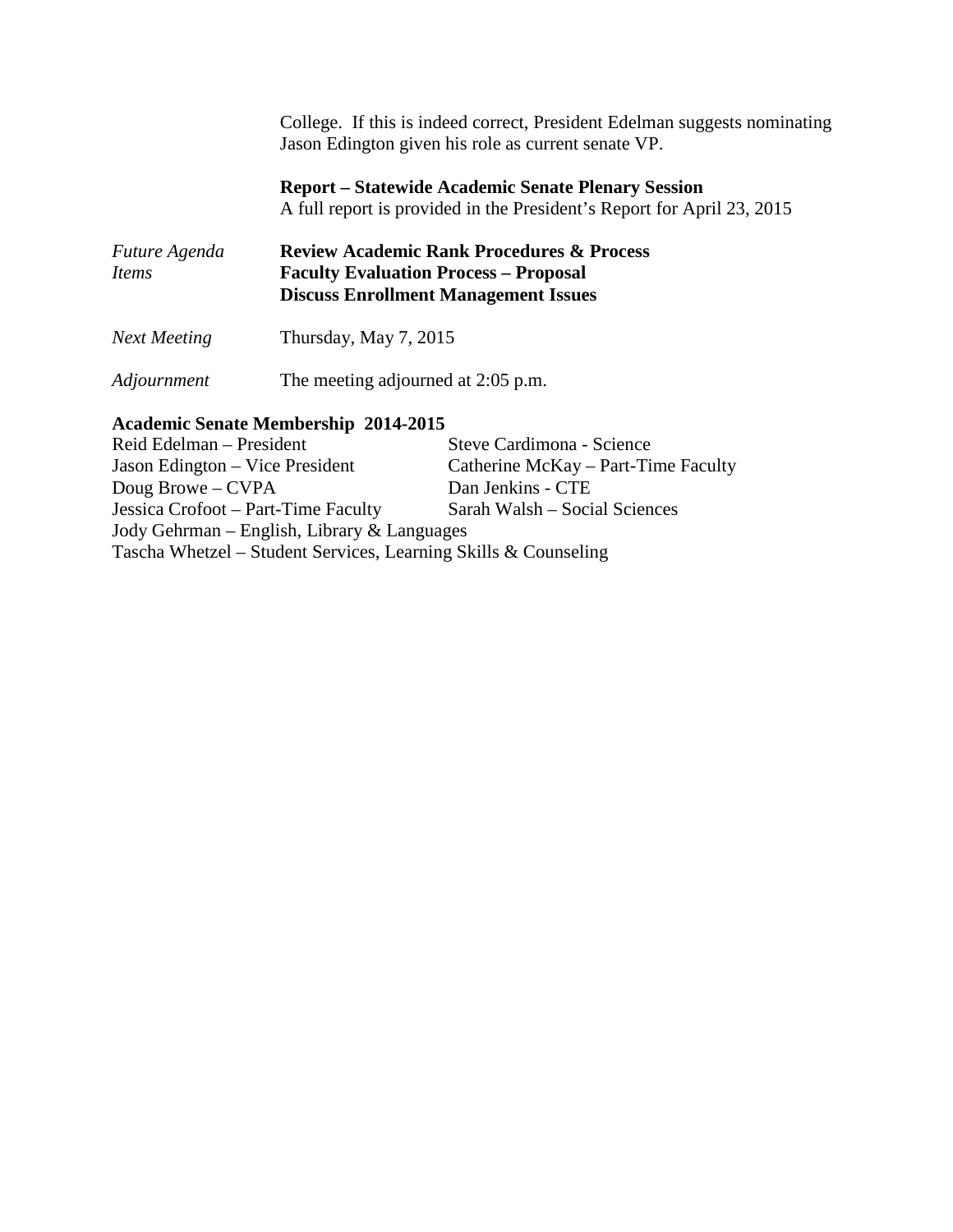## **ACADEMIC SENATE PRESIDENT'S REPORT FOR MENDOCINO COLLEGE BOT, May 13 Meeting**

Respectfully submitted by Reid Edelman, Academic Senate President, May 1, 2015

First I want to apologize for being unable to attend both the April and May BOT meetings. In April, Academic Senate Vice-President Jason Edington and I were attending the Statewide Academic Senate Plenary Meetings in San Francisco. And this month, both Jason and I are in the Little Theatre conducting the final dress rehearsal of the Mendocino College 12<sup>th</sup> Annual Festival of New Plays. The play festival has performances on Friday and Saturday May 15 & 16. I hope you will be able to attend!

The Academic Senate has been quite busy recently. In recent weeks, the senate has:

1) Completed staffing assignments to key campus committees for 2015-16. The committees we have recently staffed include the following:

| <b>Committee</b>                                  | 2014-15 Committee                            | Committee Composition for 2015-16                                                                                    |  |
|---------------------------------------------------|----------------------------------------------|----------------------------------------------------------------------------------------------------------------------|--|
|                                                   | Composition                                  |                                                                                                                      |  |
| <b>EAP</b>                                        | Jason E (term expiring)                      | Jason E (serves by virtue of position-AS VP)                                                                         |  |
| Dan Jenkins (term expiring)<br>2 year terms       |                                              | Dan Jenkins (serves by virtue of position-SLO Chair)                                                                 |  |
| R. Montes (term expiring)<br>Need 6 FT & 1 PT fac |                                              | R. Montes (term expiring)                                                                                            |  |
|                                                   | Tim Beck (terms ends 2016)                   | Tim Beck (terms ends 2016)                                                                                           |  |
| Co-chairs:                                        | V. Varela (term ends 2016)                   | V. Varela (term ends 2016)                                                                                           |  |
| AS Prez & VPI: Edelman & Guleff                   | J. Crofoot (term ends 2016)                  | J. Crofoot (term ends 2016)                                                                                          |  |
| <b>Enrollment Management Committee</b>            | Vivian Varela                                | Reaffirmed current membership & specify 2 year terms                                                                 |  |
| <b>Terms not specified</b>                        | Conan McKay                                  | as indicated:                                                                                                        |  |
| Need 6 FT & 1 PT fac                              | M. Frederickson                              | Vivian Varela (term ends 2017)                                                                                       |  |
| <b>Co-Chairs:</b>                                 | Les Pfutzenreuter                            | Conan McKay (term ends 2017)                                                                                         |  |
| VPI: V. Guleff & AS Pres. or VP: J. Edington      | Roger Hock                                   | M. Frederickson (term ends 2017)                                                                                     |  |
|                                                   | Jessica Crofoot                              | Les Pfutzenreuter (term ends 2016)                                                                                   |  |
|                                                   |                                              | Roger Hock (term ends 2016)                                                                                          |  |
|                                                   |                                              | Jessica Crofoot (term ends 2016)                                                                                     |  |
| <b>Curriculum</b><br>Leslie Banta (term           |                                              | Leslie Banta & Tim Beck appointed to additional terms,<br>through 2017. Jeff Brunner appointed to additional term as |  |
| 2 year terms for FT                               | expiring)                                    | PT rep. Conan McKay to replace Rodney Grisanti.                                                                      |  |
| 1 year term for PT                                | Tim Beck (term expiring)                     |                                                                                                                      |  |
| <b>Chair: R. Montes</b>                           | Julie Finnegan (term ends                    | 2015-16 committee composition to be:                                                                                 |  |
|                                                   | 2016)                                        | L. Banta (term ends 2017)                                                                                            |  |
|                                                   | Rodney Grisanti (term                        | Tim Beck (term ends 2017)                                                                                            |  |
|                                                   | expiring)<br>Tascha Wetzel (term ends        | J. Finnegan (term ends 2016)                                                                                         |  |
|                                                   | 2016)                                        | Conan McKay(term ends 2017)<br>Tascha Wetzel (term ends 2016)                                                        |  |
|                                                   | Jeff Brunner (PT rep)                        | Jeff Brunner (PT rep)                                                                                                |  |
|                                                   |                                              |                                                                                                                      |  |
| <b>Staffing Committee</b>                         | Steve Crossman (term ends                    | Appoint John Koetzner to replace Barbara French with                                                                 |  |
| 3 year terms for faculty                          | 2017)                                        | a term running Fall 2015-Spring 2018:                                                                                |  |
| Includes 5 faculty, FT or PT                      | Doug Boswell (term ends 2016)                | Steve Crossman (term ends 2017)                                                                                      |  |
| <b>Chair: Dean D. Polak</b>                       | Barbara French (term                         | Doug Boswell (term ends 2016)<br>John Koetzner (term ends 2018)                                                      |  |
|                                                   | expiring)                                    | Rachel Donham (term ends 2017)                                                                                       |  |
|                                                   | Rachel Donham (term ends<br>2017)            | Greg Hicks (term ends 2017)                                                                                          |  |
|                                                   | Greg Hicks (term ends 2017)                  |                                                                                                                      |  |
|                                                   | Jaime Cechin (term ends 2016)                | Committee assigned as listed:                                                                                        |  |
| <b>SLOT</b>                                       | Julie Finnegan (term ends                    | Jaime Cechin (term ends 2016)                                                                                        |  |
|                                                   | 2016)                                        | Julie Finnegan (term ends 2016)                                                                                      |  |
| <b>Chair: Dan Jenkins</b>                         | John Koetzner (term ends                     | <b>John Koetzner</b> (term ends 2017)                                                                                |  |
| Two year terms                                    | 2015)                                        | <b>Rachel Donham</b> (term ends 2017)                                                                                |  |
|                                                   | Aeron Ives (term ends 2016)                  | Jordan Anderson (term ends 2017)                                                                                     |  |
|                                                   | vacant<br><b>Christine Soldate</b> (PT-2016) | <b>Christine Soldate (PT-2016)</b>                                                                                   |  |
|                                                   |                                              |                                                                                                                      |  |

#### **Proposed Committee Staffing for 2015-16 (to be confirmed at May 7 AS meeting)**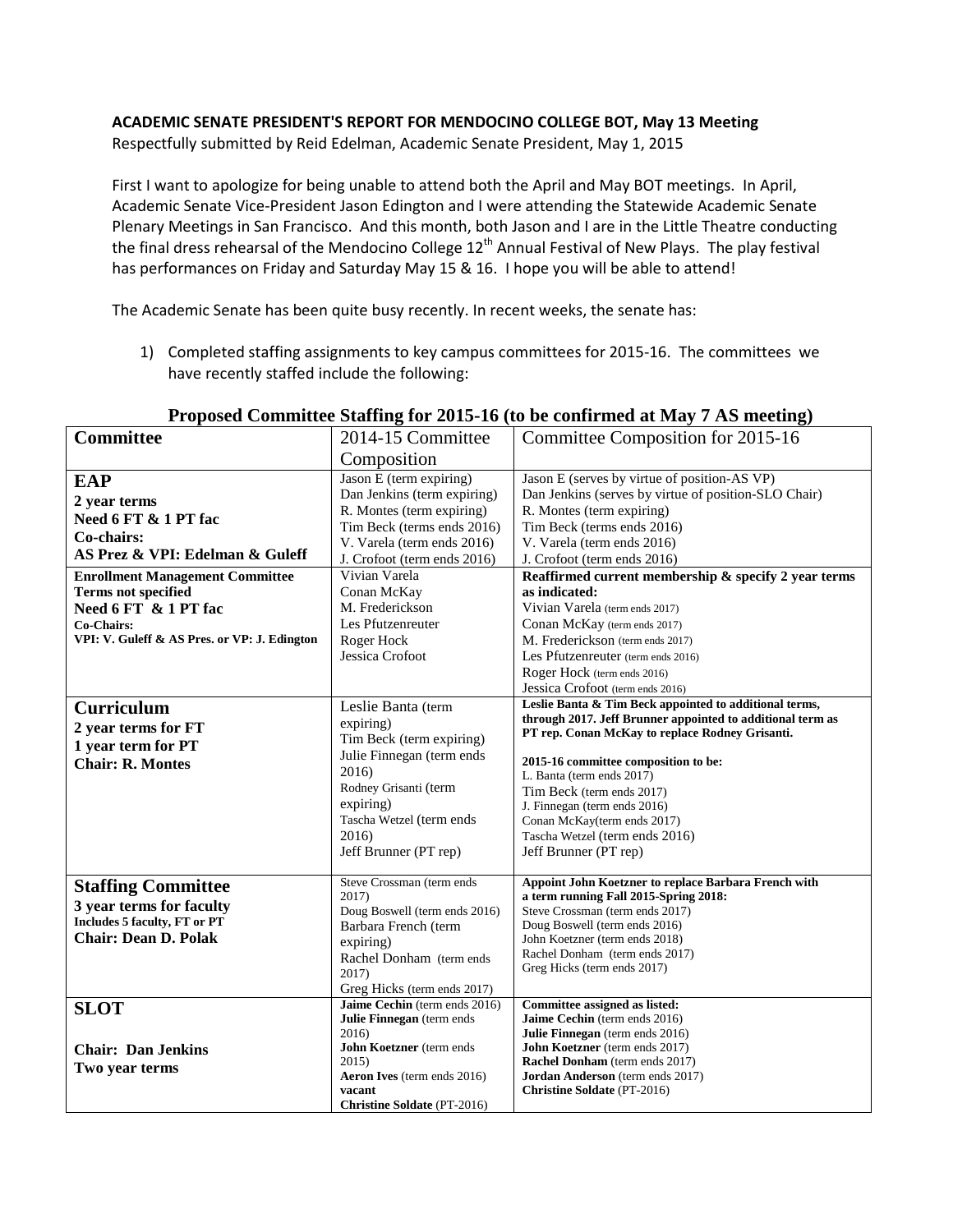| <b>Basic Skills</b><br><b>Terms not specified</b><br>Chair: Sarah Walsh<br><b>Distance Education</b><br>2 year terms<br>Includes 5 FT, 1 PT, 1 counselor plus chair<br>Chair (distance ed. coordinator): V.<br><b>Varela</b> | Leslie Banta<br>Jaime Cechin<br>Ginny Buccelli<br>Tascha Whetzel<br>Maria Cetto<br>Andrew Letsky (PT Rep)<br>Conan McKay<br>Jason Edington<br>Roger Hock<br>Dan Jenkins<br>Steve Crossman (by<br>position)<br>Catherine McKay (PT Rep) | AS recommends that Jean Stirling replace Leslie Banta on the<br>committee. Also, add Roger Adhers to represent Math. Terms<br>should be established as listed:<br>Roger Adhers: (through 2016)<br>Jean Stirling (through 2017)<br>Jaime Cechin (through 2016)<br>Ginny Buccelli(through 2017)<br>T. Whetzel(through 2016)<br>Maria Cetto(through 2017)<br>Andrew Letsky (PT Rep)<br>Catherine Indermill to replace Conan McKay. Terms should<br>be established as indicated:<br>Catherine Indermill (through 2017)<br>Jason Edington(through 2017)<br>Roger Hock(through 2016)<br>Dan Jenkins (through 2016)<br>Steve Crossman (by position)<br>Catherine McKay (PT Rep) |
|------------------------------------------------------------------------------------------------------------------------------------------------------------------------------------------------------------------------------|----------------------------------------------------------------------------------------------------------------------------------------------------------------------------------------------------------------------------------------|--------------------------------------------------------------------------------------------------------------------------------------------------------------------------------------------------------------------------------------------------------------------------------------------------------------------------------------------------------------------------------------------------------------------------------------------------------------------------------------------------------------------------------------------------------------------------------------------------------------------------------------------------------------------------|
| <b>Student Equity Terms not specified</b><br>Co-Chairs: Leslie Banta & VP<br><b>Guleff</b>                                                                                                                                   | Jordan Anderson<br>Tascha Whetzel<br>Rhea Hollis, Maria Cetto<br>Jessica Crofoot<br>Leslie Banta<br>Sarah Walsh<br>Mike Guiffrida                                                                                                      | Leslie Banta to replace Sarah Walsh as committee chair.<br>Tomja Ramming to join the committee:<br>Jordan Anderson (term ends 2017)<br>Tascha Whetzel (term ends 2017)<br>Rhea Hollis (term ends 2017)<br>Maria Cetto (term ends 2017)<br>Jessica Crofoot (term ends 2016)<br>Tonja Ramming (term ends 2017)<br>Sarah Walsh (term ends 2016)<br>Mike Guiffrida (term ends 2016)                                                                                                                                                                                                                                                                                          |

- 2) Appointed and initiated equivalency committees for the Nursing, Spanish and Math Departments. The Math committee has already met and taken action on several applicants. This test run of our new equivalency procedures has been very informative and we are working to improve the procedures in the future. The procedures will be returning to PPAC for discussion of some minor adjustments.
- 3) Appointed a senate committee to investigate online education platforms, including *Etudes* and *Canvas* in relation to new statewide directions, including a new pilot program with *Canvas*.
- 4) Researched and addressed faculty questions with regard to Dual Enrollment & Concurrent Enrollment. I attended a break-out on this topic at the recent Plenary Session and Dean Debra Polak addressed the senate on this topic at our April 23 meeting.
- 5) Hosted a presentation by the SLOT Committee on SLO assessment at our recent April 30 Faculty Meeting.
- 6) Participated in meetings with our Accreditation Team during the recent follow-up visit.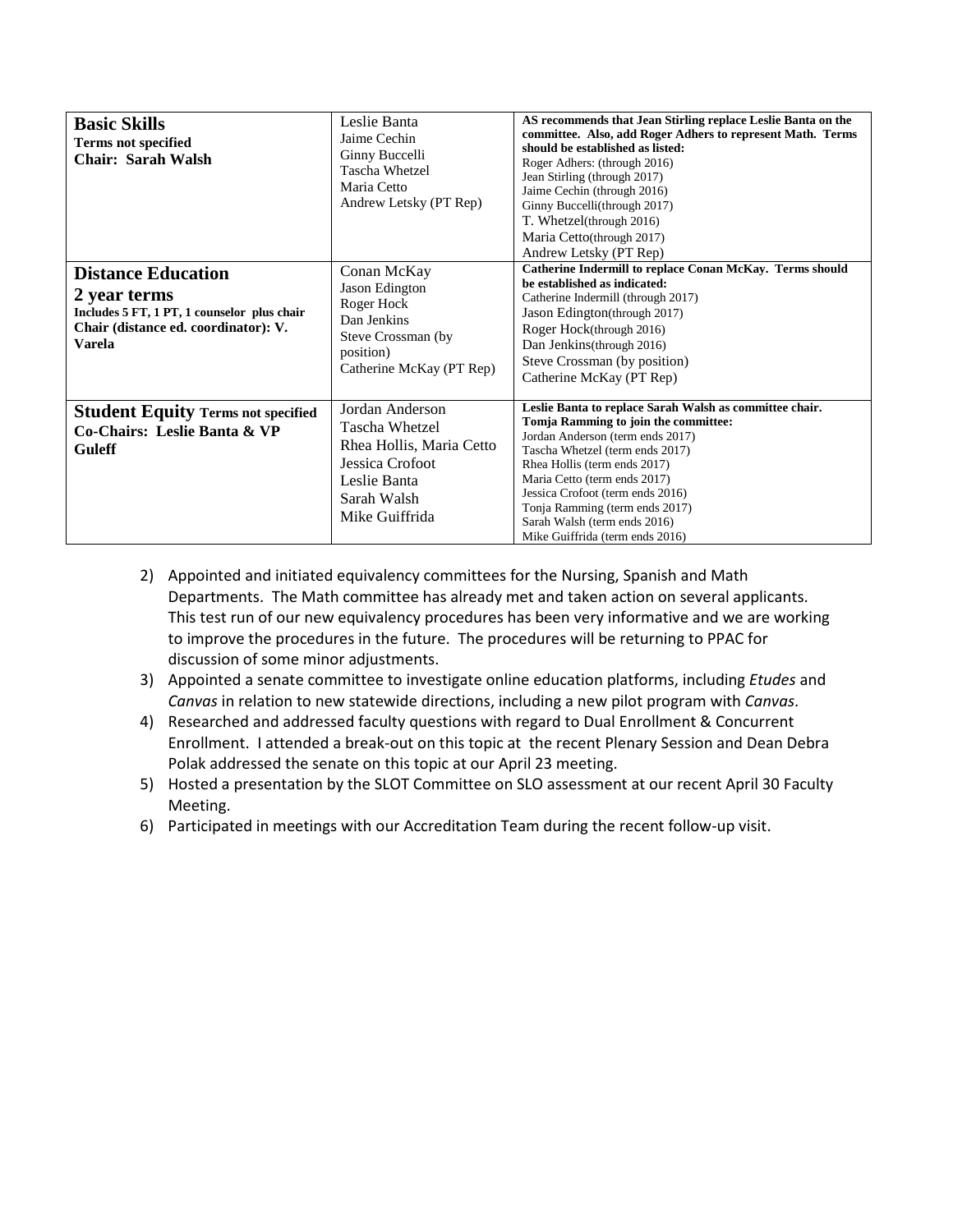## **Committee Assignments: Current Status of Discussions**

| Committee                                                   | 2014-15 Committee                                                | <b>Faculty</b>     | <b>New Volunteers</b>         | Recommended                                               |
|-------------------------------------------------------------|------------------------------------------------------------------|--------------------|-------------------------------|-----------------------------------------------------------|
|                                                             | Composition                                                      | stepping           |                               | Committee                                                 |
|                                                             |                                                                  | down               |                               | Composition for                                           |
|                                                             |                                                                  |                    |                               | 2015-16                                                   |
|                                                             |                                                                  |                    |                               |                                                           |
| <b>EAP</b>                                                  | Jason E (term expiring)                                          |                    | Catherine McKay               | <b>Recommended action:</b>                                |
| 2 year terms                                                | Dan Jenkins (term expiring)<br>R. Montes (term expiring)         |                    |                               | *Renew term for D. Jenkins.<br>* recognize that Curr.     |
| Need 6 FT & 1 PT fac                                        | Tim Beck (terms ends 2016)                                       |                    |                               | Chair & VP serve by virtue                                |
| Co-chairs:                                                  | V. Varela (term ends 2016)                                       |                    |                               | of their positions; align term<br>with these offices.     |
| <b>AS Prez &amp; VPI</b><br>Reid & Ginna                    | J. Crofoot (term ends 2016)                                      |                    |                               | * Discuss wishes of PT reps                               |
|                                                             |                                                                  |                    |                               | re committee assignments                                  |
| <b>Enrollment Management</b><br>Committee                   | Vivian Varela (term ends 2017)<br>Conan McKay (term ends 2017)   | Les Pfutzenreuter? |                               | <b>Reaffirm current</b><br>membership & specify 2         |
| <b>Terms not specified</b>                                  | M. Frederickson (term ends 2017)                                 |                    |                               | year terms as indicated.                                  |
| Need 6 FT & 1 PT fac                                        | Les Pfutzenreuter (term ends 2016)                               |                    |                               |                                                           |
| Co-Chairs: VPI: V. Guleff &<br>AS Pres or VP: J. Edington   | Roger Hock (term ends 2016)<br>Jessica Crofoot (term ends 2016)  |                    |                               |                                                           |
|                                                             |                                                                  |                    |                               |                                                           |
| <b>Curriculum</b>                                           | Leslie Banta (term expiring)                                     | Rodney Grisanti    | Conan McKay                   | Leslie Banta & Tim Beck<br>appointed to additional        |
| 2 year terms for FT                                         | Tim Beck (term expiring)<br>Julie Finnegan (term ends 2016)      |                    | Leslie Banta<br>Jeff Brunner  | terms, through 2017. Jeff                                 |
| 1 year term for PT<br><b>Chair: R. Montes</b>               | Rodney Grisanti (term expiring)                                  |                    | Jordan Anderson               | <b>Brunner</b> appointed to<br>additional term as PT rep. |
|                                                             | Tascha Wetzel (term ends 2016)                                   |                    |                               | <b>Conan McKay to replace</b>                             |
|                                                             | Jeff Brunner (PT rep)                                            |                    |                               | Rodney Grisanti.                                          |
|                                                             |                                                                  |                    |                               | 2015-16 committee<br>composition to be:                   |
|                                                             |                                                                  |                    |                               | L. Banta (term ends 2017)                                 |
|                                                             |                                                                  |                    |                               | Tim Beck (term ends 2017)                                 |
|                                                             |                                                                  |                    |                               | J. Finnegan (term ends 2016)<br>Conan McKay(term ends     |
|                                                             |                                                                  |                    |                               | 2017)                                                     |
|                                                             |                                                                  |                    |                               | Tascha Wetzel (term ends                                  |
|                                                             |                                                                  |                    |                               | 2016)<br>Jeff Brunner (PT rep)                            |
|                                                             |                                                                  |                    |                               |                                                           |
| <b>Staffing Committee</b>                                   | Steve Crossman (term ends 2017)<br>Doug Boswell (term ends 2016) | Barbara French     | John Koetzner                 | <b>Appoint John Koetzner to</b><br>replace Barbara French |
| 3 year terms for faculty                                    | Barbara French (term expiring)                                   |                    |                               | with a term running Fall                                  |
| Includes 5 faculty, FT or PT<br><b>Chair: Dean D. Polak</b> | Rachel Donham (term ends 2017)                                   |                    |                               | 2015-Spring 2018:                                         |
|                                                             | Greg Hicks (term ends 2017)                                      |                    |                               | Steve Crossman (term ends<br>2017)                        |
|                                                             |                                                                  |                    |                               | Doug Boswell (term ends                                   |
|                                                             |                                                                  |                    |                               | 2016)<br>John Koetzner (term ends                         |
|                                                             |                                                                  |                    |                               | 2018)                                                     |
|                                                             |                                                                  |                    |                               | Rachel Donham (term ends<br>2017)                         |
|                                                             |                                                                  |                    |                               | Greg Hicks (term ends 2017)                               |
| <b>SLOT</b>                                                 | Jaime Cechin (term ends 2016)<br>Julie Finnegan (term ends 2016) | Aeron Ives         | Jordan Anderson               | <b>Committee assigned as</b><br>listed:                   |
|                                                             | John Koetzner (term ends 2015)                                   |                    | Roger Adhers<br>Rachel Donham | <b>Jaime Cechin</b> (term ends                            |
| <b>Chair: Dan Jenkins</b>                                   | <b>Aeron Ives</b> (term ends 2016)<br>vacant                     |                    |                               | 2016)<br>Julie Finnegan (term ends                        |
| Two year terms                                              | <b>Christine Soldate (PT-2016)</b>                               |                    |                               | 2016)                                                     |
|                                                             |                                                                  |                    |                               | John Koetzner (term ends                                  |
|                                                             |                                                                  |                    |                               | 2017)<br>Rachel Donham (term ends                         |
|                                                             |                                                                  |                    |                               | 2017)                                                     |
|                                                             |                                                                  |                    |                               | <b>Jordan Anderson</b> (term ends                         |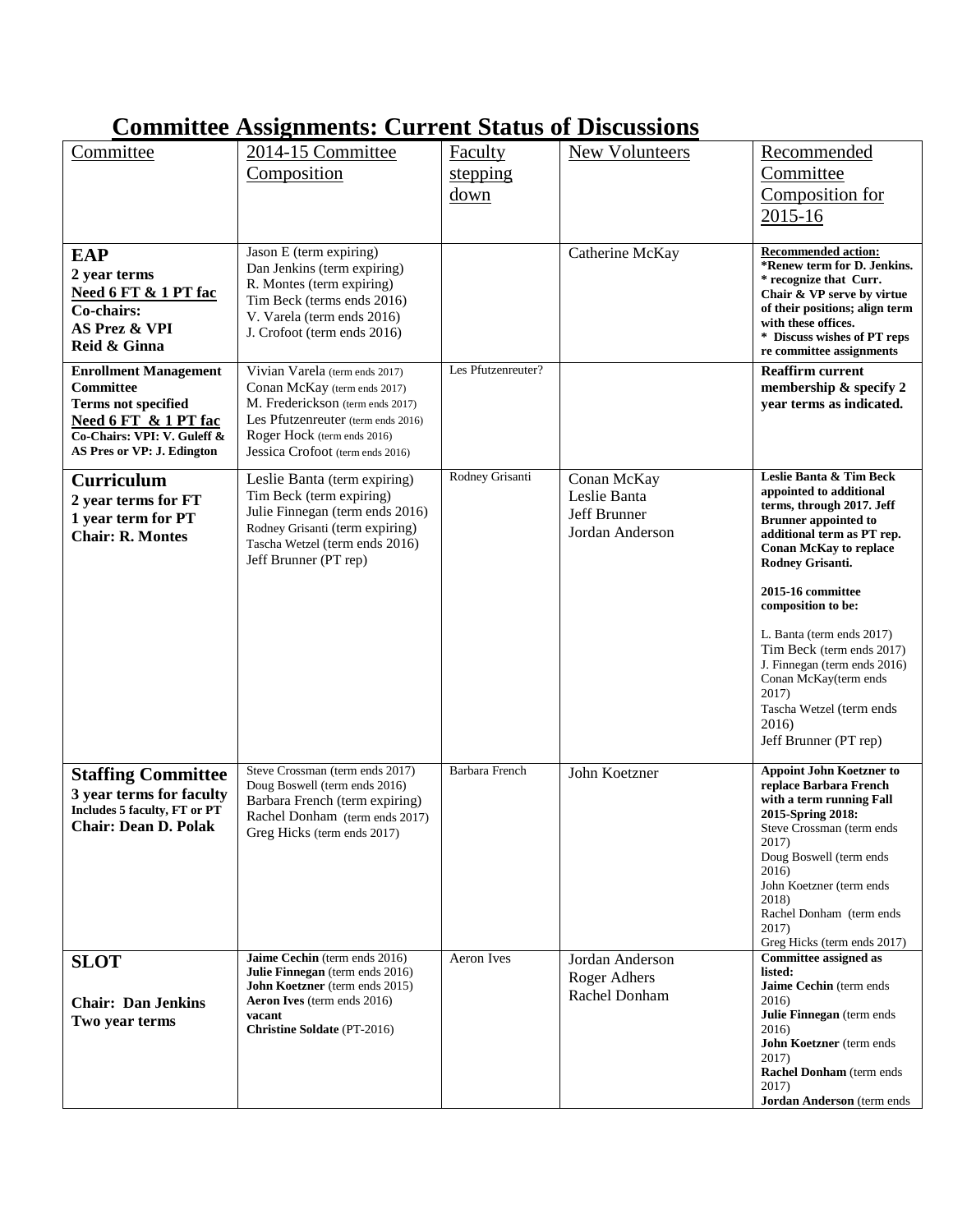|                                                                                                                                                      |                                                                                                                                   |              |                                                  | 2017)<br><b>Christine Soldate (PT-2016)</b>                                                                                                                                                                                                                                                                                                                                                                        |
|------------------------------------------------------------------------------------------------------------------------------------------------------|-----------------------------------------------------------------------------------------------------------------------------------|--------------|--------------------------------------------------|--------------------------------------------------------------------------------------------------------------------------------------------------------------------------------------------------------------------------------------------------------------------------------------------------------------------------------------------------------------------------------------------------------------------|
| <b>Basic Skills</b><br><b>Terms not specified</b><br><b>Chair: Sarah Walsh</b>                                                                       | Leslie Banta<br>Jaime Cechin<br>Ginny Buccelli<br><b>Tascha Whetzel</b><br>Maria Cetto<br>Andrew Letsky (PT Rep)                  | Leslie Banta | Catherine McKay<br>Jean Stirling<br>Roger Adhers | AS recommends that Jean<br><b>Stirling replace Leslie Banta</b><br>on the committee. Also, add<br><b>Roger Adhers to represent</b><br>Math. Terms should be<br>established:<br>Roger Adhers: (through 2016)<br>Jean Stirling (through 2017)<br>Jaime Cechin (through 2016)<br>Ginny Buccelli(through 2017)<br>T. Whetzel(through 2016)<br>Maria Cetto(through 2017)<br>Andrew Letsky (PT Rep)                      |
| <b>Distance Education</b><br>2 year terms<br><b>Includes 5 FT, 1 PT, 1</b><br>counselor plus chair<br>Chair (distance ed.<br>coordinator): V. Varela | Conan McKay<br>Jason Edington<br>Roger Hock<br>Dan Jenkins<br>Steve Crossman (by position)<br>Catherine McKay (PT Rep)            | Conan McKay  | Catherine Indermill                              | <b>Catherine Indermill to</b><br>replace Conan McKay.<br><b>Terms should be established</b><br>as indicated:<br>Catherine Indermill (through<br>2017)<br>Jason Edington(through<br>2017)<br>Roger Hock(through 2016)<br>Dan Jenkins(through 2016)<br>Steve Crossman (by<br>position)<br>Catherine McKay (PT<br>Rep)                                                                                                |
| <b>Student Equity</b><br><b>Terms not specified</b><br><b>Co-Chairs: Leslie</b><br><b>Banta &amp; VP Guleff</b>                                      | Jordan Anderson<br>Tascha Whetzel<br>Rhea Hollis, Maria Cetto<br>Jessica Crofoot<br>Leslie Banta<br>Sarah Walsh<br>Mike Guiffrida |              | Tonja Ramming                                    | <b>Leslie Banta to replace</b><br><b>Sarah Walsh as committee</b><br>chair. Tomja Ramming to<br>join the committee:<br>Jordan Anderson (term ends<br>2017)<br>Tascha Whetzel (term ends<br>2017)<br>Rhea Hollis (term ends 2017)<br>Maria Cetto (term ends 2017)<br>Jessica Crofoot (term ends<br>2016)<br>Tonja Ramming (term ends<br>2017)<br>Sarah Walsh (term ends 2016)<br>Mike Guiffrida (term ends<br>2016) |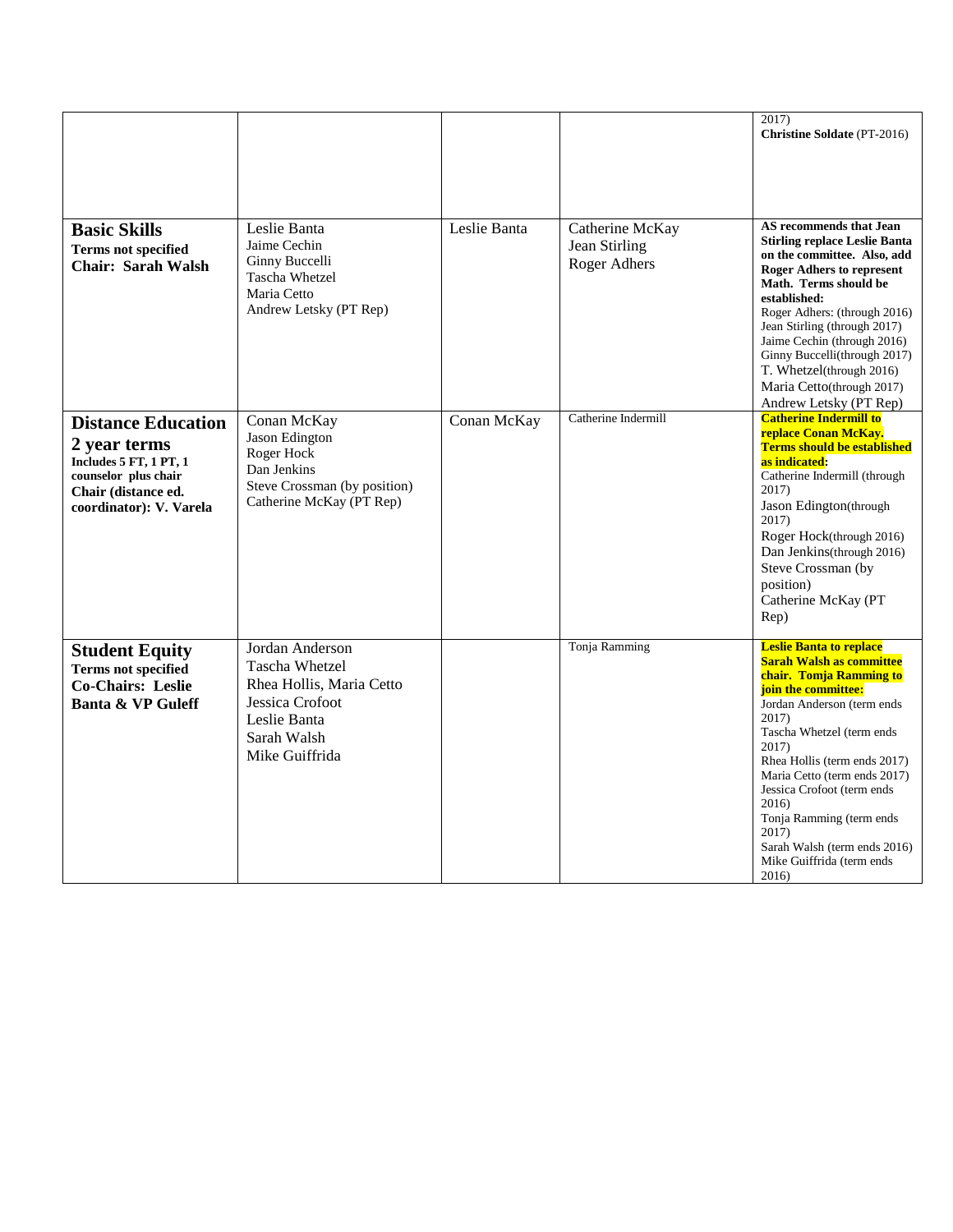**From:** Alan West **Sent:** Monday, April 06, 2015 9:09 AM **To:** Reid Edelman **Cc:** Aeron Ives **Subject:** Office Requests

Hello Reid,

As you know, Aaron Ives recently sent an email to the office committee with 3 office requests from the math department. Here are the faculty office committee recommendations to the Academic Senate.

REQUEST #1--- USE OF OFFICE 9180 FOR THE REPLACMENT MATH INSTRUCTOR It is logical to use office #9180 for the new/replacement math instructor. The faculty office committee recommends that this request be approved.

## REQUEST #2---USE OF OFFICE 9179 BY ADJUCT MATH FACULTY

The faculty office committee recommends that this request be approved and expanded. We recommend that adjunct office #9179 not only be available for science and math part-time instructors but also be available to other departments occupying the science building. These additional departments would include Political Science, History, CDV and Psychology. Adjuncts from these departments wanting to use the office would send their request to the chair of the faculty office committee. Upon approval, the faculty office committee would advise the instruction office about the request. The instruction office would then send a key request to facilities. When the keys are produced they would be sent to the instruction office for distribution to the part-time faculty.

## REQUEST #3--- USE OF ADJUNCT OFFICE SPACE BY FULL-TIME INSTRUCTORS FOR MEETINGS

The faculty office committee did not reach an agreement on this issue. The faculty office committee recommends that the academic senate discuss and take action on this issue. It is our opinion that this is a larger, campus-wide issue that should be discussed by the entire Academic Senate. The question for me is how, as full-time faculty members, do we want to treat our adjunct faculty as it concerns their office space. I think that adjunct offices should only be used by part-time faculty. All members of the office committee did not agree with this idea so we are sending the request on to you. Please let us know when this third issue will be discussed by the senate.

Thanks,

**Alan B. West**